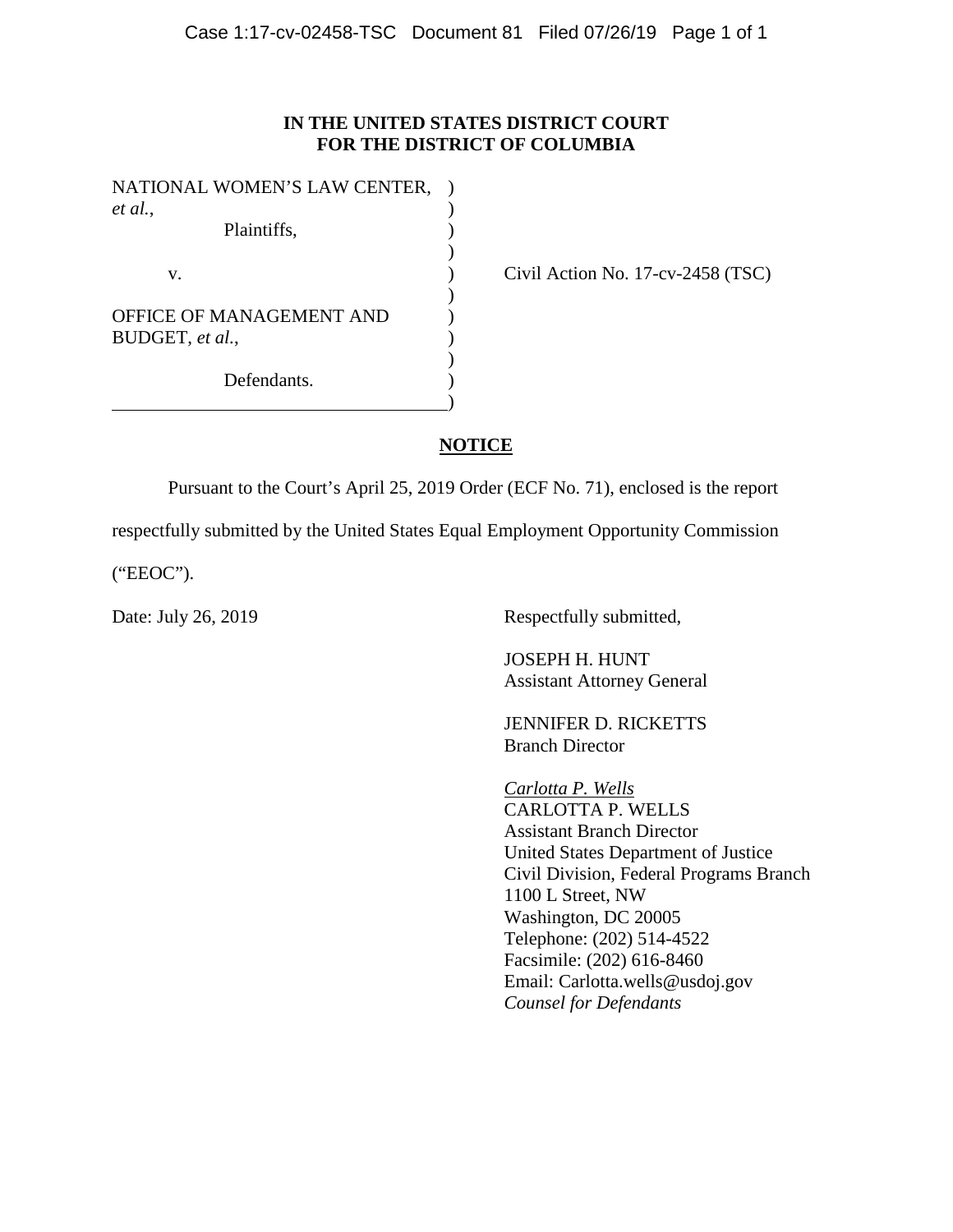# **DEFENDANT EEOC'S REPORT OF STEPS TO IMPLEMENT THE EEO-1 COMPONENT 2 DATA COLLECTION: SUBMITTED JULY 26, 2019**

### **Activities Since Submission of July 12, 2019 Status Report to Court**

The Component 2 EEO-1 Online Filing System portal opened on July 15, 2019. The EEOC issued a press release and posted a notice on its public website at www.eeoc.gov on July 15, 2019 notifying filers that the portal had opened. Additionally, NORC posted a "User's Guide" for filers on the Component 2 EEO-1 Online Filing System website, https://eeoccomp2.norc.org/, on July 15, 2019. On July 23, 2019, additional Frequently Asked Questions (FAQs) were posted to the Component 2 EEO-1 Online Filing System website for filers.

 Pursuant to the schedule provided in the EEOC's June 14, 2019 status report to the court, on July 12, 2019, NORC mailed via the United States Postal Service letters to employers with login information for the Component 2 EEO-1 Online Filing System portal. On July 15, 2019, NORC also sent emails to employers with login information for the Component 2 EEO-1 Online Filing System portal.

Employers have begun submitting Component 2 data.

### Activities Anticipated from July 26, 2019 – August 16, 2019

 Pursuant to the schedule provided in the EEOC's June 14, 2019 status report to the court, on August 5, 2019, NORC, on behalf of the EEOC, plans to mail via the United States Postal Service the first of two "reminder" letters to employers with login information for the Component 2 EEO-1 Online Filing System portal. NORC plans to send the second reminder letter to employers on August 21, 2019. On August 7, 2019, NORC, on behalf of the EEOC, also plans to send the first of two "reminder" emails to employers with login information for the Component 2 EEO-1 Online Filing System portal. NORC plans to send the second reminder email to employers on August 23,